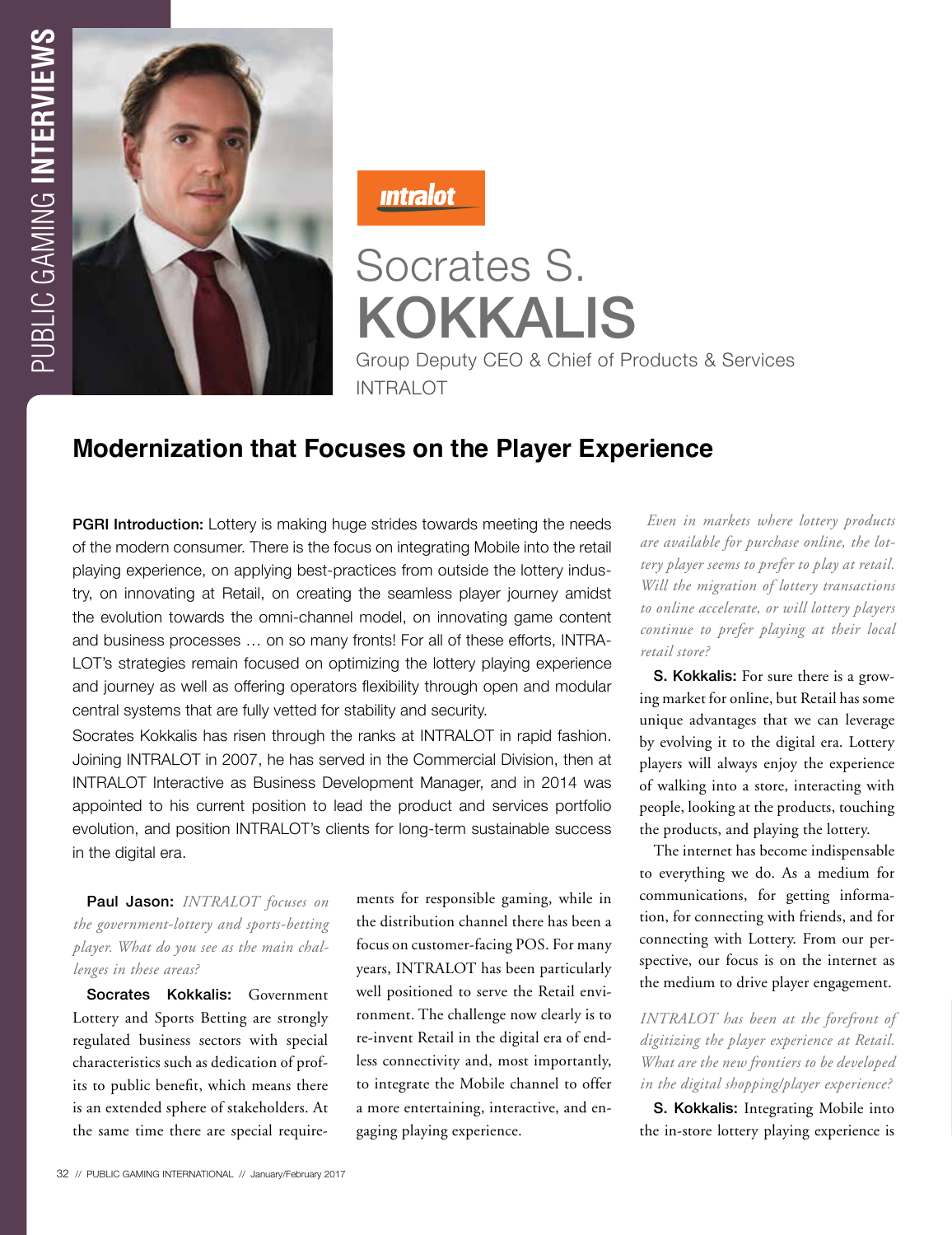The challenge now clearly is to re-invent Retail in the digital era of endless connectivity and, most importantly, to integrate the Mobile channel to offer a more entertaining, interactive, and engaging playing experience.

**—S. Kokkalis**

a top priority. That involves the collaboration of the lottery operator, their technology partner, and the retailer. The benefits for working together to enable the consumer to apply Mobile functionality to the shopping experience are significant.

On the one hand, the player who is Mobile-connected is an engaged player and his experience through interactive features is more entertaining. As an industry, we should be constantly enhancing the value of Mobile lottery apps and functionality to make it worthwhile for the player to engage with lottery.

On the other hand, the benefit to the operator and the retailer is the insight gained into player behavior. Data-analytics begins with capturing the data. The registered player who uses her Mobile is giving us that data with every click-through. None of this information is captured when the player buys a lottery ticket at the store. This is very important in markets like the US where the player can buy lottery products in a non-dedicated Retail shop like a convenience store, in which the retailers do not focus on learning about their player.

The player may have spent no small amount of time looking at the tickets, deciding what to play and going through various stages of the journey towards purchase. But if the transaction remains anonymous with no online interaction, the operator and the retailer are left with no insight into the player's behavior and motivations other than the purchase of a lottery ticket.

The Mobile channel provides critical analytics that help us evolve the game and design more personalized experiences for the player while forming a basis for loyalty and engagement.

S. Kokkalis: Digital apps that enhance the user experience are still in their infancy. There is so much potential for Mobile to transform the entire lotteryplaying experience, and INTRALOT is going full-speed ahead with products and services to drive player engagement and lottery sales.

Mobile is the device that brings digital functionality into the store. It provides the conduit to deliver Responsible Gaming messaging, tools for the players to manage their accounts, and CRM tools for Lottery to manage its relationship



At the World Lottery Summit in Singapore.

*What is in the pipeline for enhancing the in-store player experience, particularly as it relates to integrating Mobile into the instore shopping experience?*

Lottery players will always enjoy the experience of walking into a store, interacting with people, looking at the products, touching the products, and playing the lottery.

**—S. Kokkalis**

with the player. Elimination of paper products will transform the entire process and cost-structure that involves delivery and inventories of paper products. We are also working on enhancing security against fraud and offer POS's the opportunity to focus more on attracting attention, and engaging the consumer, than on stocking bundles of paper products.

For INTRALOT, our content management flagship products and novel CRM systems are at the heart of our strategies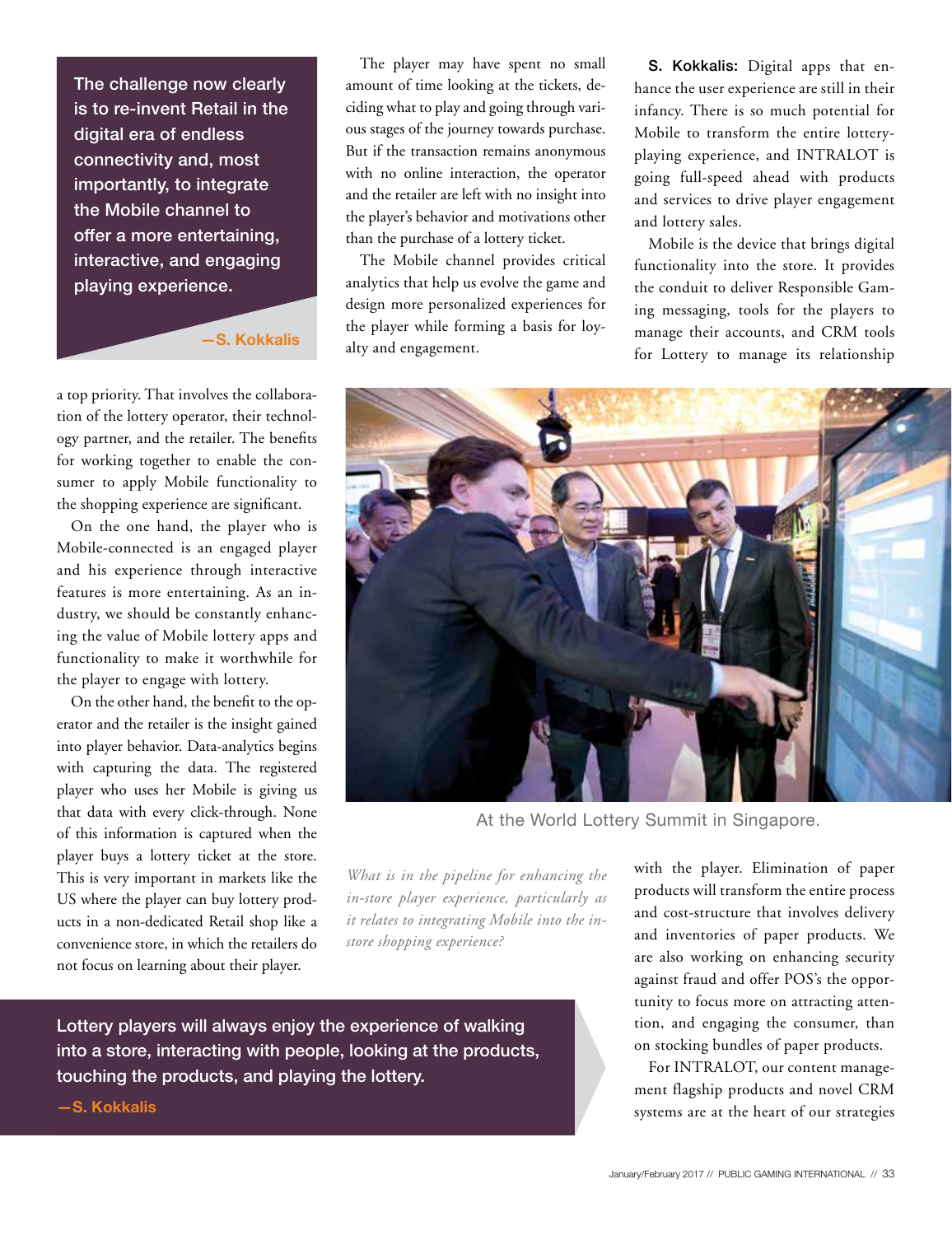to digitize the Retail environment and draw all the advantages offered by interactivity through the Mobile channel. To enhance loyalty and player experience at the same time.

#### *How can we drive higher levels of player registration?*

S. Kokkalis: Frankly, the challenge is not so much about how to drive higher levels of registration, especially with the younger generation. The challenge is how to retain the engagement of the registered players.

#### *Isn't it the case that the younger generation is much more willing to provide information online?*

S. Kokkalis: They are not only willing to share information online, they want to engage in the online world. Online has become a vital social hub for everyone, and even more for the younger generation. Registering online is something very normal and casual for the younger people. But what is critical is feeling safe that the information is used only for the purpose it is provided for. That they have a transparent interface to select what they want to receive. The digital consumer is quite smart and educated when it comes to sharing info online. They should feel that their privacy is not at risk and that financial information is processed though reliable, secure systems.

### *Your product roadmap focuses on a customer driven player journey. But how about the technology that drives your relationship with the operator client?*

S. Kokkalis: INTRALOT has traditionally been at the heart of the transaction engine of the lottery at times when a limited number of content verticals were available and closed, proprietary systems were the only option. But times have changed and we are now pleased to be able to support the client's need to integrate additional verticals, game content, or technological solutions from the very best partners available.

So we invested in creating our new platforms in a modular way, restoring full power to the operator to pick what they think is the best product for them or the best supplier.

Integrating the third-party verticals or technology solutions must be executed flawlessly, providing the mission-critical levels of security, integrity, and system stability that this industry depends upon.

Stability and security of an open modular system are the most critical aspects to guarantee business continuity and growth.

**—S. Kokkalis**

Stability and security of an open modular system are the most critical aspects to guarantee business continuity and growth. Especially since the majority of our clients' revenues are dedicated to social benefit causes and business disruption has important implications for the society. Therefore, as technological provider, we want to be fully accountable to our client and responsibility for successful integration of third party products should rest with us, the technology supplier, so that our client feels safe with their choices. The power lies solely with the operator but our job is to guide their choices.

INTRALOT operates in 55 jurisdictions around the world. Our services take a wide variety of forms, from providing game content to central server and technological and communications infrastructure, retailer support services, and all combinations of these activities including that of operator where we are responsible for everything. Integrating third-party partners, and ensuring the integrity of the end-to-end performance

#### is a vital part of the business and truly one of INTRALOT's core competencies.

*Does it get confusing for the players to see a game or product or promotion on their Mobile and then play the game at retail or explain to the retailer what the Lottery is promoting on the Mobile? Or vice-versa?* 

S. Kokkalis: It just needs to be a top priority to present a consistent face to the player so that they can easily navigate from one channel to another. The user interface must be simple, intuitive and coherent. There needs to be a coherent player-journey that enables the players to migrate from the store POS over to their Mobile and desktop and back again.

INTRALOT's goal is to not only make that player-journey a process that is easy, but to make it entertaining. We want to drive the omni-channel mode of interaction by making it fun for the players. We believe there is huge potential for Lottery to reinvent the whole player experience by thinking of it as a broad player ecosystem that includes much more than the purchase of a lottery ticket. Make everything fun and entertaining, from the point at which the thought of lottery is stimulated by an ad or store POS through every step of interaction with Lottery on all the different consumer touch-points.

In designing this process we also need to bring in the retailer and engage them in promoting and using the tools and advantages of the mobile and digital channel in general.

#### *There are other challenges in the industry, for example the jackpot fatigue. How does your strategy address such problems?*

S. Kokkalis: I guess the answer lies again with making the game more entertaining and by increasing engagement through the interactive elements, especially to address the interests of the younger generation by adding some skill into the process. Overall, I think that the Lottery world and the interactive world need to get closer and learn from each other in order to evolve.